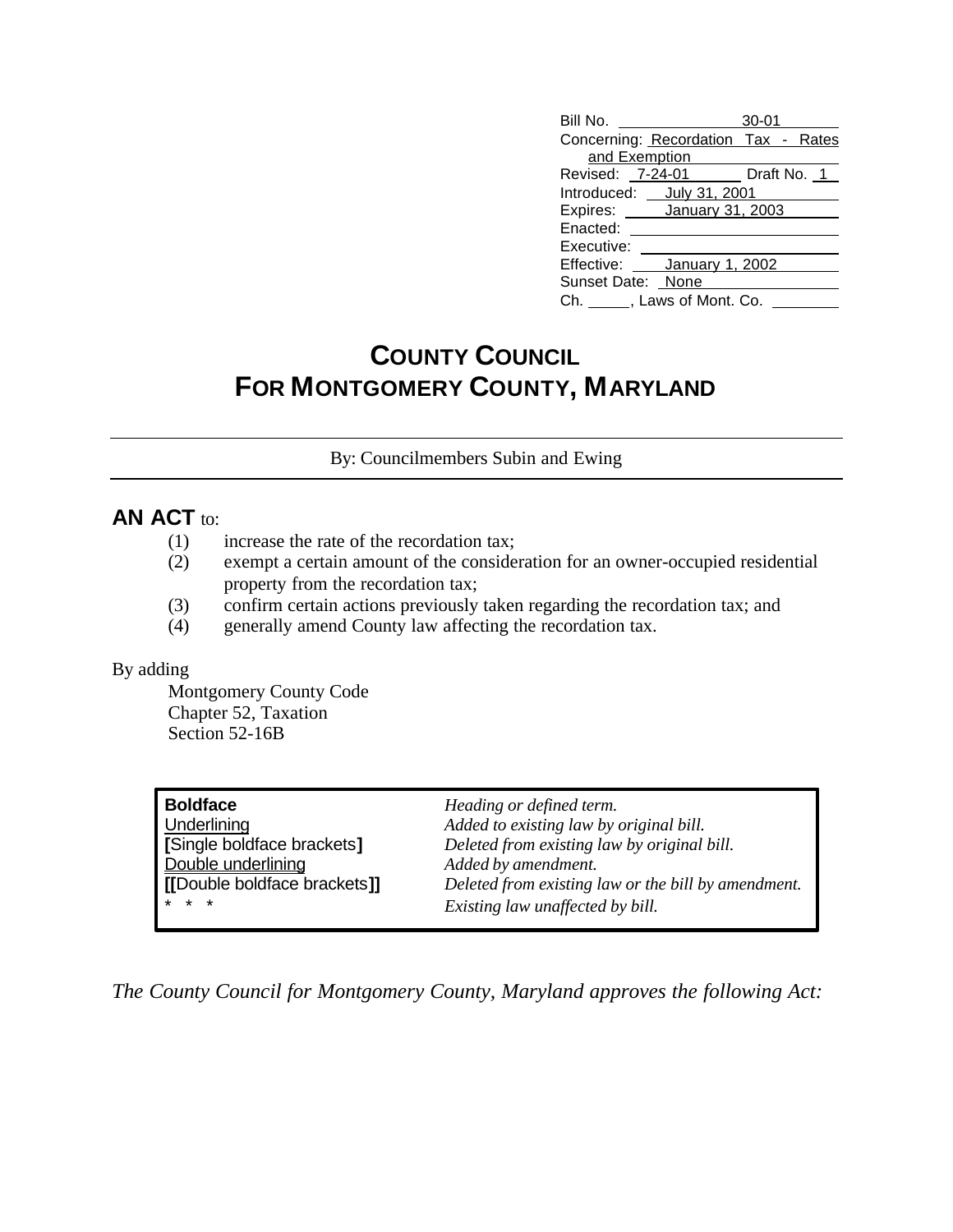| $\mathbf{1}$   |            | Sec. 1. Section 52-16B is added as follows:                                             |
|----------------|------------|-----------------------------------------------------------------------------------------|
| $\overline{2}$ | 52-16B.    | [Reserved] Recordation Tax                                                              |
| 3              | <u>(a)</u> | <i>Rate.</i> The rate of the recordation tax, levied under state law, is \$2.475        |
| 4              |            | <u>for each \$500 or fraction of \$500 of consideration payable or of the</u>           |
| 5              |            | principal amount of the debt secured for an instrument of writing,                      |
| 6              |            | <u>including the amount of any mortgage or deed of trust assumed by a</u>               |
| 7              |            | grantee.                                                                                |
| 8              | <u>(b)</u> | <i>Exemption.</i> The first \$35,000 of the consideration payable on the                |
| 9              |            | <u>conveyance of any owner-occupied residential property is exempt</u>                  |
| 10             |            | from the recordation tax if the buyer of that property intends to use the               |
| 11             |            | property as the buyer's principal residence by actually occupying the                   |
| 12             |            | <u>residence for at least 7 months of the 12-month period immediately</u>               |
| 13             |            | after the property is conveyed.                                                         |
| 14             | Sec. 2.    | <b>Effective Date.</b>                                                                  |
| 15             |            | This Act takes effect on January 1, 2002, and applies to any instrument                 |
| 16             |            | recorded with the Clerk of the Circuit Court on or after that date.                     |
| 17             | Sec. 3.    | <b>Effect of Previous Actions.</b>                                                      |
| 18             |            | This Act supersedes Resolution No. 7-182, effective January 1, 2002. Any                |
| 19             |            | action taken under that resolution before that date, including the levy and             |
| 20             |            | collection of the recordation tax, is ratified and confirmed as if that action had been |
| 21             |            | taken under authority of a law enacted by the County Council.                           |
| 22             | Approved:  |                                                                                         |
|                |            |                                                                                         |

Blair G. Ewing, President, County Council Date